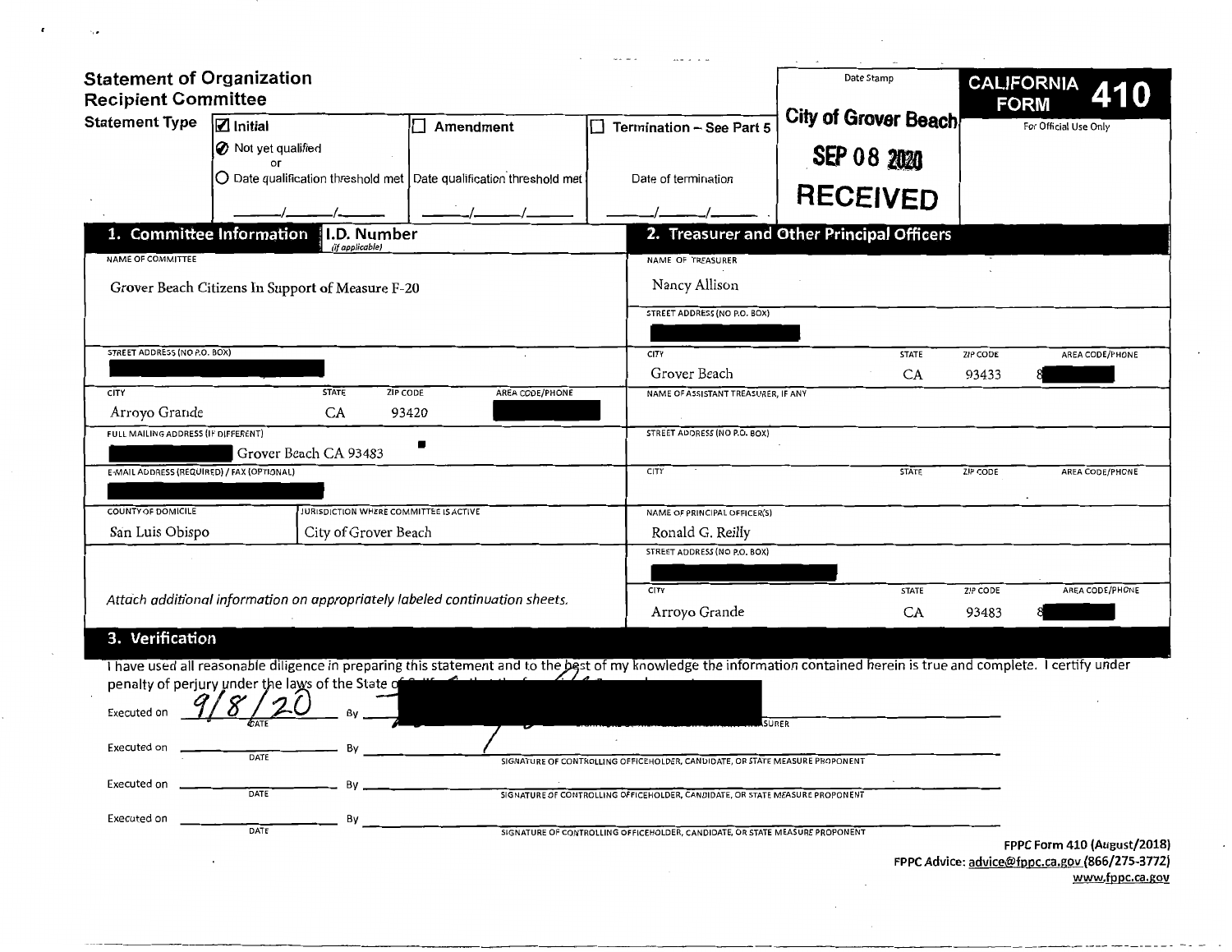# **Statement of Organization Recipient Committee**

| <b>Statement of Organization</b><br><b>Recipient Committee</b> |                                                                                                |                            | CALIFORNIA 410<br><b>FORM</b> |
|----------------------------------------------------------------|------------------------------------------------------------------------------------------------|----------------------------|-------------------------------|
| INSTRUCTIONS ON REVERSE                                        |                                                                                                |                            | Page 2                        |
| <b>COMMITTEE NAME</b>                                          |                                                                                                |                            | I.D. NUMBER                   |
| Grover Beach Citizens in Suport of Measure F-20                |                                                                                                |                            |                               |
|                                                                | All committees must list the financial institution where the campaign bank account is located. |                            |                               |
| NAME OF FINANCIAL INSTITUTION                                  | AREA CODE/PHONE                                                                                | <b>BANK ACCOUNT NUMBER</b> |                               |
| <b>ADDRESS</b>                                                 | CITY                                                                                           | <b>STATE</b>               | ZIP CODE                      |
|                                                                |                                                                                                |                            |                               |
| 4. Type of Committee Complete the applicable sections.         |                                                                                                |                            |                               |

**Controlled Committee** 

- List the name of each controlling officeholder, candidate, or state measure proponent. If candidate or officeholder controlled, also list the elective office sought or held, and district number, if any, and the year of the election.
- List the political party with which each officeholder or candidate is affiliated or check "nonpartisan." Stating "No party preference" is acceptable
- If this committee acts jointly with another controlled committee, list the name and identification number of the other controlled committee.

| NAME OF CANDIDATE/OFFICEHOLDER/STATE MEASURE PROPONENT | ELECTIVE OFFICE SOUGHT OR HELD<br>(INCLUDE DISTRICT NUMBER IF APPLICABLE) | YEAR OF<br><b>ELECTION</b> | <b>PARTY</b><br><b>CHECK ONE</b> |          |                              |
|--------------------------------------------------------|---------------------------------------------------------------------------|----------------------------|----------------------------------|----------|------------------------------|
|                                                        |                                                                           |                            | Nonpartisan                      | Partisan | (list political party below) |
|                                                        |                                                                           |                            | Nonpartisan                      | Partisan | (list political party below) |

# **Primarily Formed Committee** Primarily formed to support or oppose specific candidates or measures in a single election. List below:

| CANDIDATE(S) NAME OR MEASURE(S) FULL TITLE (INCLUDE BALLOT NO. OR LETTER)<br>IF A RECALL, STATE "RECALL" IN FRONT OF THE OFFICEHOLDER'S NAME. | CANDIDATE(S) OFFICE SOUGHT OR HELD OR MEASURE(S) JURISDICTION<br>(INCLUDE DISTRICT NO., CITY OR COUNTY, AS APPLICABLE) |                | <b>CHECK ONE</b> |  |
|-----------------------------------------------------------------------------------------------------------------------------------------------|------------------------------------------------------------------------------------------------------------------------|----------------|------------------|--|
| City of Grover Beach Measure F-20                                                                                                             |                                                                                                                        | <b>SUPPORT</b> | OPPOSE           |  |
|                                                                                                                                               |                                                                                                                        | <b>SUPPORT</b> | <b>OPPOSE</b>    |  |

**FPPC Form 410 (August/2018) FPPC Advice:** advice@fppc.ca.gov **(866/275-3772)**  www.fppc.ca.gov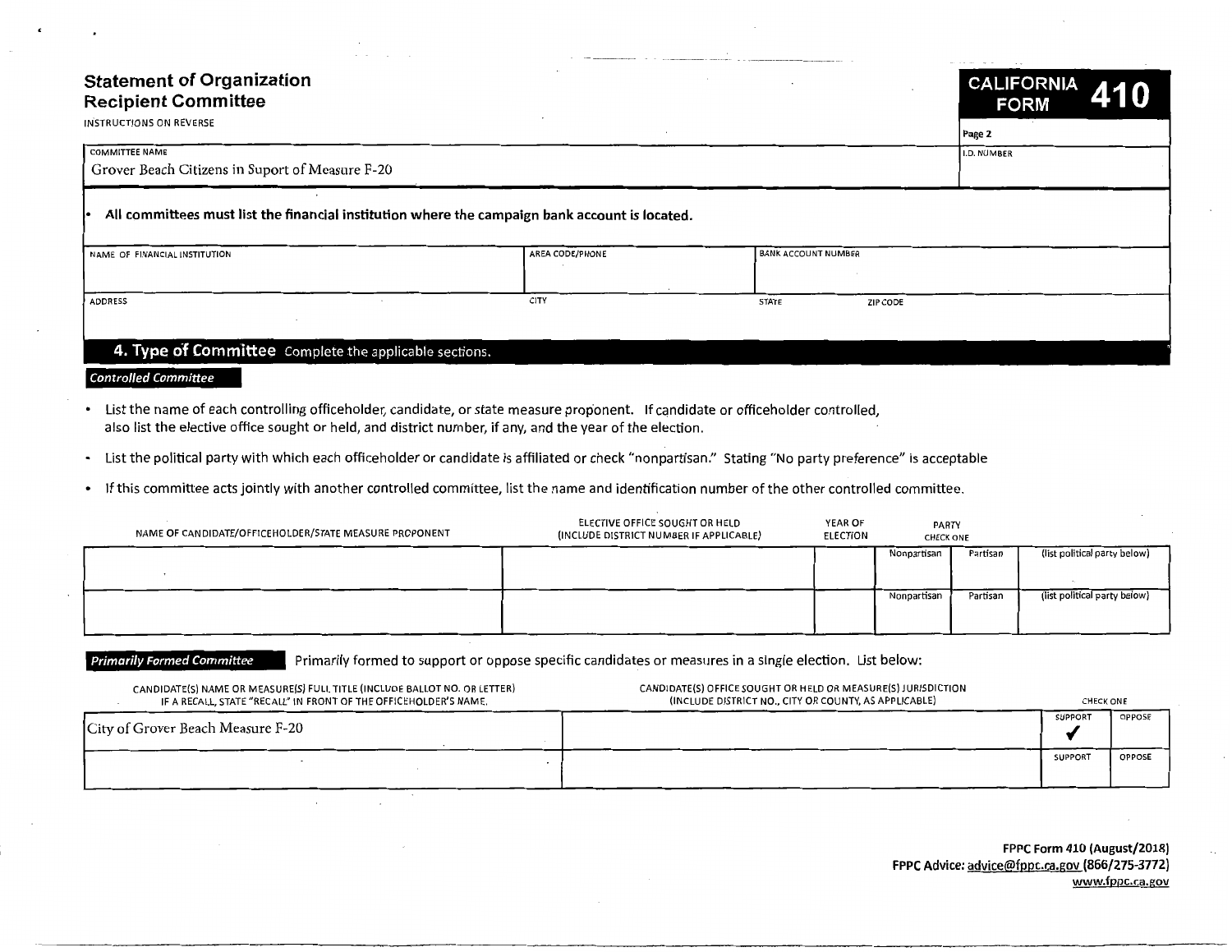| <b>Statement of Organization</b><br><b>Recipient Committee</b> |                                                                                                                                                                                                                                           |                         |                                                                                                                                                                       |          | <b>CALIFORNIA</b><br><b>FORM</b> |
|----------------------------------------------------------------|-------------------------------------------------------------------------------------------------------------------------------------------------------------------------------------------------------------------------------------------|-------------------------|-----------------------------------------------------------------------------------------------------------------------------------------------------------------------|----------|----------------------------------|
| INSTRUCTIONS ON REVERSE                                        |                                                                                                                                                                                                                                           |                         |                                                                                                                                                                       |          | Page 3                           |
| <b>COMMITTEE NAME</b>                                          | Grover Beach Citizens in Support of Measure F-20                                                                                                                                                                                          |                         |                                                                                                                                                                       |          | I.D. NUMBER                      |
| 4. Type of Committee                                           | (Continued)                                                                                                                                                                                                                               |                         |                                                                                                                                                                       |          |                                  |
|                                                                |                                                                                                                                                                                                                                           |                         |                                                                                                                                                                       |          |                                  |
| <b>General Purpose Committee</b>                               | CITY Committee                                                                                                                                                                                                                            | $\Box$ COUNTY Committee | Not formed to support or oppose specific candidates or measures in a single election. Check only one box:<br>$\Box$ STATE Committee                                   |          |                                  |
| PROVIDE BRIEF DESCRIPTION OF ACTIVITY                          |                                                                                                                                                                                                                                           |                         |                                                                                                                                                                       |          |                                  |
|                                                                |                                                                                                                                                                                                                                           |                         |                                                                                                                                                                       |          |                                  |
| <b>Sponsored Committee</b>                                     | List additional sponsors on an attachment.                                                                                                                                                                                                |                         |                                                                                                                                                                       |          |                                  |
| <b>NAME OF SPONSOR</b>                                         |                                                                                                                                                                                                                                           |                         | INDUSTRY GROUP OR AFFILIATION OF SPONSOR                                                                                                                              |          |                                  |
| <b>STREET ADDRESS</b>                                          | NO. AND STREET                                                                                                                                                                                                                            | <b>CITY</b>             | <b>STATE</b>                                                                                                                                                          | ZIP CODE | AREA CODE/PHONE                  |
|                                                                |                                                                                                                                                                                                                                           |                         |                                                                                                                                                                       |          |                                  |
| <b>Small Contributor Committee</b>                             |                                                                                                                                                                                                                                           |                         |                                                                                                                                                                       |          |                                  |
|                                                                | Date qualified                                                                                                                                                                                                                            |                         |                                                                                                                                                                       |          |                                  |
|                                                                | <b>5. Termination Requirements</b><br>This committee has ceased to receive contributions and make expenditures;                                                                                                                           |                         | By signing the verification, the treasurer, assistant treasurer and/or candidate, officeholder, or ponent certify that all of the following conditions have been met: |          |                                  |
|                                                                |                                                                                                                                                                                                                                           |                         |                                                                                                                                                                       |          |                                  |
| $\bullet$                                                      | This committee does not anticipate receiving contributions or making expenditures in the future;                                                                                                                                          |                         |                                                                                                                                                                       |          |                                  |
| ٠                                                              | This committee has eliminated or has no intention or ability to discharge all debts, loans received, and other obligations;                                                                                                               |                         |                                                                                                                                                                       |          |                                  |
|                                                                | This committee has no surplus funds; and                                                                                                                                                                                                  |                         |                                                                                                                                                                       |          |                                  |
|                                                                | This committee has filed all campaign statements required by the Political Reform Act disclosing all reportable transactions.                                                                                                             |                         |                                                                                                                                                                       |          |                                  |
|                                                                | There are restrictions on the disposition of surplus campaign funds held by elected officers who are leaving office and by defeated candidates. Refer to<br>Government Code Section 89519.                                                |                         |                                                                                                                                                                       |          |                                  |
|                                                                | Leftover funds of ballot measure committees may be used for political, legislative or governmental purposes under Government Code Sections 89511 -<br>89518, and are subject to Elections Code Section 18680 and FPPC Regulation 18521.5. |                         |                                                                                                                                                                       |          |                                  |

 $\cdot$ 

**FPPC Form 410 (August/2018) FPPC Advice: advice@fppc.ca.gov (866/275-3772) www.fppc.ca.gov.** 

 $\Box$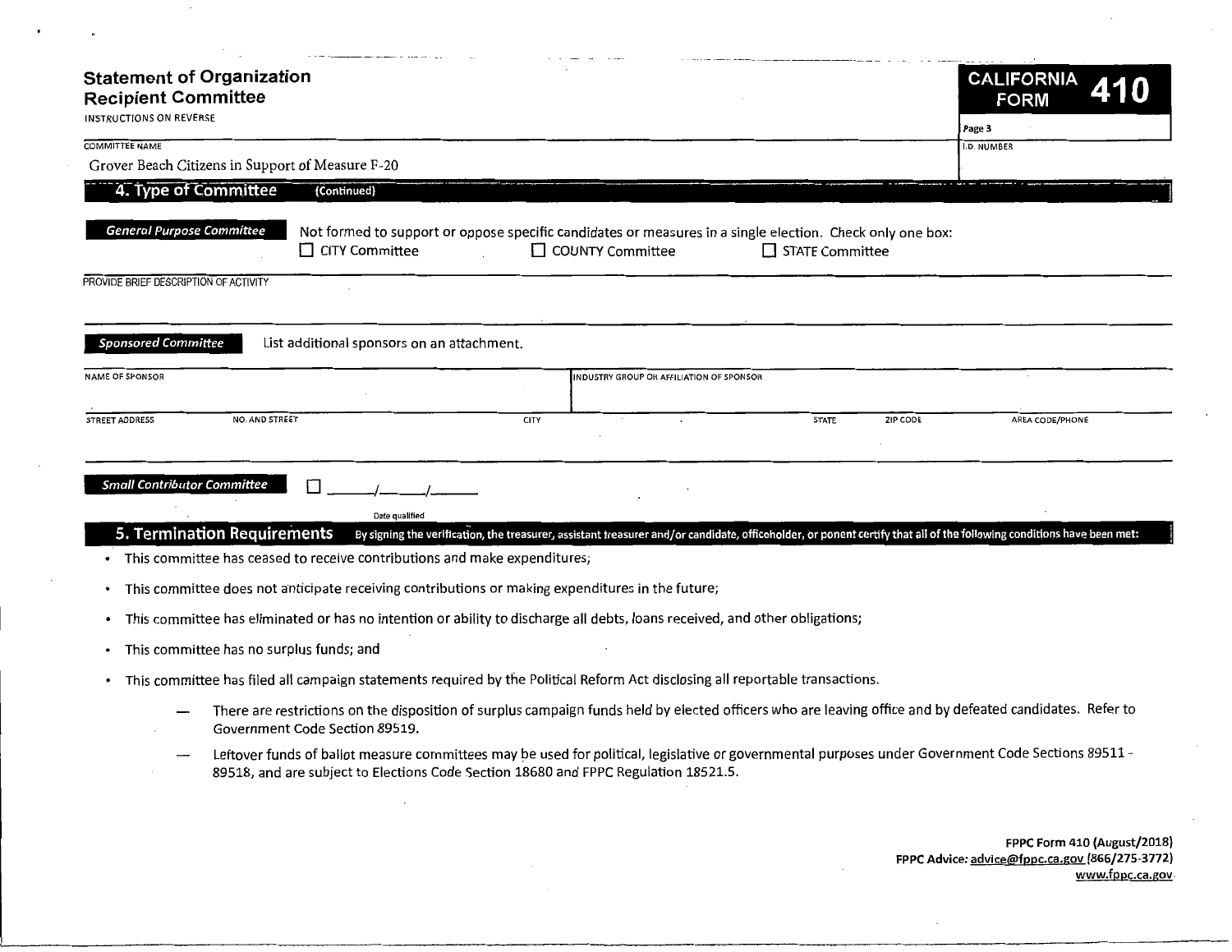# **Statement of Organization Recipient Committee**

# **Who Files**

**Recipient Committees:** Persons (including an officeholder or candidate), organizations, groups, or other entities that raise contributions from others totaling \$2,000 or more in a calendar year to spend on California elections. They must register with the Secretary of State and report all receipts and expenditures. "Contributions" include monetary payments, loans and non-monetary goods and services received or made for a political purpose.

**Candidates:** The personal funds of a candidate or officeholder used to seek or hold elective office are contributions and count toward qualifying as a recipient committee. However, personal funds used to pay a candidate filing fee or a fee for the statement of qualifications to appear in the ballot pamphlet do not count toward the \$2,000 threshold.

**Multipurpose Organizations:** A nonprofit organization, federal or out-of-state PAC, or other multipurpose organization that makes contributions or expenditures in California elections may also be required to register as a recipient committee with the Secretary of State. See the Fact Sheet on Multipurpose Organizations Reporting Political Spending and the Supplemental Form 410 Instructions.

### **When to File**

File this form within 10 days of receiving \$2,000 in contributions. Include a \$50 payment made payable to the Secretary of State. Thereafter, the \$50 fee is due annually no later than January 15. In addition to the \$50 fee, a penalty of \$150 may be assessed if payment is late.

For early submissions, mark the "not yet qualified" box. The \$50 fee is requested at this time but is not legally required until the committee qualification threshold has been met.

#### **Where to File**

All Committees: Form 410 with original ink signature(s) Secretary of State Political Reform Division 1500 11th Street, Rm 495 Sacramento, CA 95814

# **County** & **City**

**Committees:** 

Also file a copy with the local filing officer who will receive the original campaign statements.

<u>Bead instructions carefully as a Form 410 will be</u> rejected if all applicable sections are not completed.

## **Committee ID Number**

The committee's ID number will be posted at cal-access. sos.ca.gov. To receive an official, stamped copy of your approved Form 410, send a request, the original form, two copies of the form, and a self-addressed, stamped envelope, to the Secretary of State.

# **Amendments**

When information contained in the committee's Statement of Organization changes, file an amendment within 10 days of the change with the Secretary of State and local filing officer (if applicable). During the period 16 days before an election, file an amendment within 24 hours as described below.

# **24-Hour Reporting**

In addition to the 10-day rule to file an original

# **Form 410:**

- A recipient committee that qualifies during the 16 days prior to an election in which it must file pre-election statements must file a Form 410 within 24 hours of qualification with the filing officer who will receive the committee's original disclosure statements.
- · A recipient committee that qualifies during the 90 days prior to an election or on the date of the election in which the committee makes independent expenditures of \$1,000 or more to support or oppose a candidate in that election must file the Form 410 within 24 hours of qualification with the filing officer who will receive the committee's original disclosure statements and with the filing officer(s) for the candidate(s) supported or opposed by the independent expenditure.
- If, during the 16 days prior to an election when a committee is required to file pre-election statements, a change occurs in the name of the committee, the treasurer or other principal . officers, or the controlling candidate, an amendment must be filed with the filing officer receiving the committee's original campaign statements within 24 hours of the change.

These filings must be made by fax, guaranteed overnight delivery, personal delivery or on line (if online filing is available).

This form was prepared by the Fair Political Practices Commission (FPPC). For detailed information on campaign reporting requirements and the Information Practices Act of 1977, see the FPPC Campaign Disclosure Manual for your type of committee.

> FPPC Form 410 (August/2018) FPPC Advice: advice@fppc.ca.gov {866/275-3772) www.fppc.ca.gov

**CALIFORNIA FORM**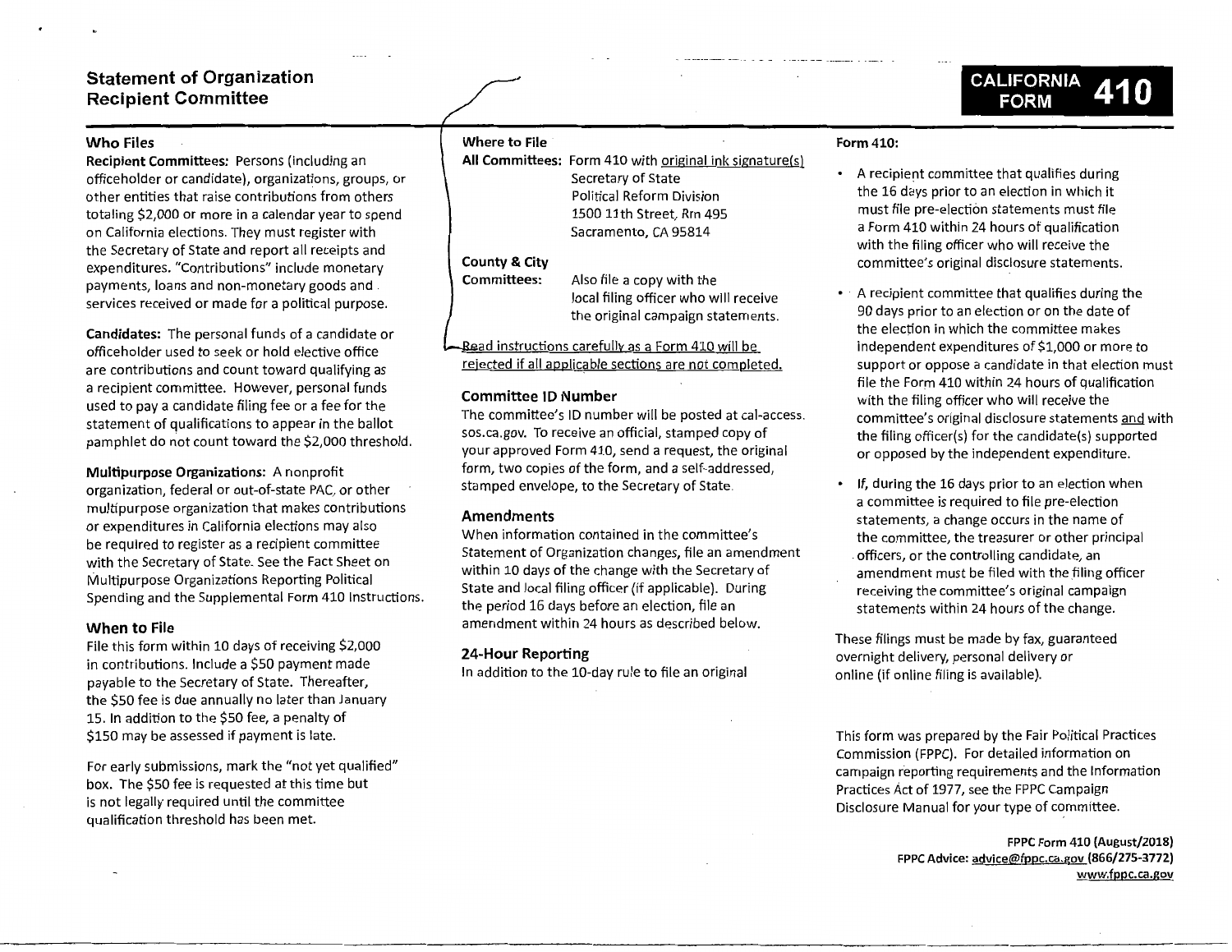# **Instructions for Statement of Organization**

# **Statement Type:**

#### **Initial**

Mark the "Initial" box and enter the date the committee qualification threshold was met.

If the committee has not met the qualification threshold, mark the "Initial" and "Not Yet Qualified" boxes.

#### **Qualification Threshold**

The "date qualification threshold met" is the date the committee received contributions totaling \$2,000 or more during a calendar year.

#### **Amendment**

If any of the information reported on an initial statement of organization changes:

- Mark the amendment box;
- Include the committee's ID number and name;
- Provide the changed information; and
- Complete the verification.

**Candidates:** Under certain circumstances, a candidate for local office may amend the Form 410 to indicate that he or she is seeking re-election to the same office. A candidate for state office must open a separate committee for each term of office and may not amend the Form 410 to redesignate an election committee.

### **Termination**

List the committee's name, identification number and indicate the date of termination, including completing the verification.

# **1. Committee Information:**

Provide the full name of the committee. A committee may use only one name.

The committee's street address, email address, and telephone number must be reported. A post office box is not acceptable. The committee's mailing address must also be reported if it is different from the street address. A post office box is acceptable for the mailing address. A committee's "domicile" is its address as listed on the Form 410. Los Angeles is the county of domicile for committees located outside California.

**Identify the jurisdiction where the committee is active. For example a city committee lists the name of the city.** 

## **Committee Name Requirements**

The following committee name rules apply to the Form 410, the committee's campaign statements and to any other references to the committee required by law. See the instructions for Part 4 for committee definitions.

**Candidate Controlled Committees:** Any committee that is controlled by a state or local candidate or officeholder must include the last name of the candidate in the name of the committee. In addition, the following rules apply:

- An **election committee** controlled by one or more state or local candidates must also include the office the candidate(s) is seeking and the year of the election (e.g., Friends of Smith for Assembly 20XX, Jones for Council 20XX).
- An **officeholder committee** set up by a state officeholder must also include the office held, the year the officeholder was elected to the current term of office, and the words "Officeholder Account," as part of the committee name (e.g., Anderson Assembly 20XX Officeholder Account).
- A **legal defense fund** set up by a state or local candidate or officeholder must also include the words "Legal Defense Fund" as part of the committee name (e.g., Senator Smith Legal Defense Fund).
- A **ballot measure committee** controlled by one or more state candidates must also state that it is a ballot measure committee (e.g., Senator Lee's Ballot Measure Committee) prior to the designation of the ballot measure number. See additional requirements for primarily formed committees.

**Sponsored Committees:** A sponsored committee (including most political action committees) must include the full name of its sponsor in the name of the committee. If the committee has more than one sponsor and the sponsors are members of an industry or other identifiable group, include a term identifying that industry or group.

#### **Primarily Formed Committees**

**Ballot Measures:** The name of each committee primarily formed to support or oppose a ballot measure must include:

• A statement identifying the ballot measure(s) number or letter and whether it supports or opposes the measure(s) (e.g., Committee For Proposition/Measure \_ or Committee Against Proposition/Measure \_\_\_.).

**Recalls:** Each committee established for a recall election must include the name of the officeholder subject to the recall. If the committee is not controlled by the officeholder, the committee must state its support or opposition (e.g., Committee Opposing the Recall of Council Member Doe).

**Supporting or Opposing a Candidate:** The name of each committee primarily formed to support or oppose a state or local candidate(s) being voted on in a single election, other than a recall election, must include the last name of each candidate, the office sought, the year of the election and must state whether the committee supports or opposes the candidate(s) (e.g., Committee to Support Doe for Senate 20XX).

> **FPPC Form 410 (August/2018) FPPC Advice:** advice@fppc.ca.gov **(866/275-3772) www.fppc.ca.gov**

**CALIFORNIA FORM**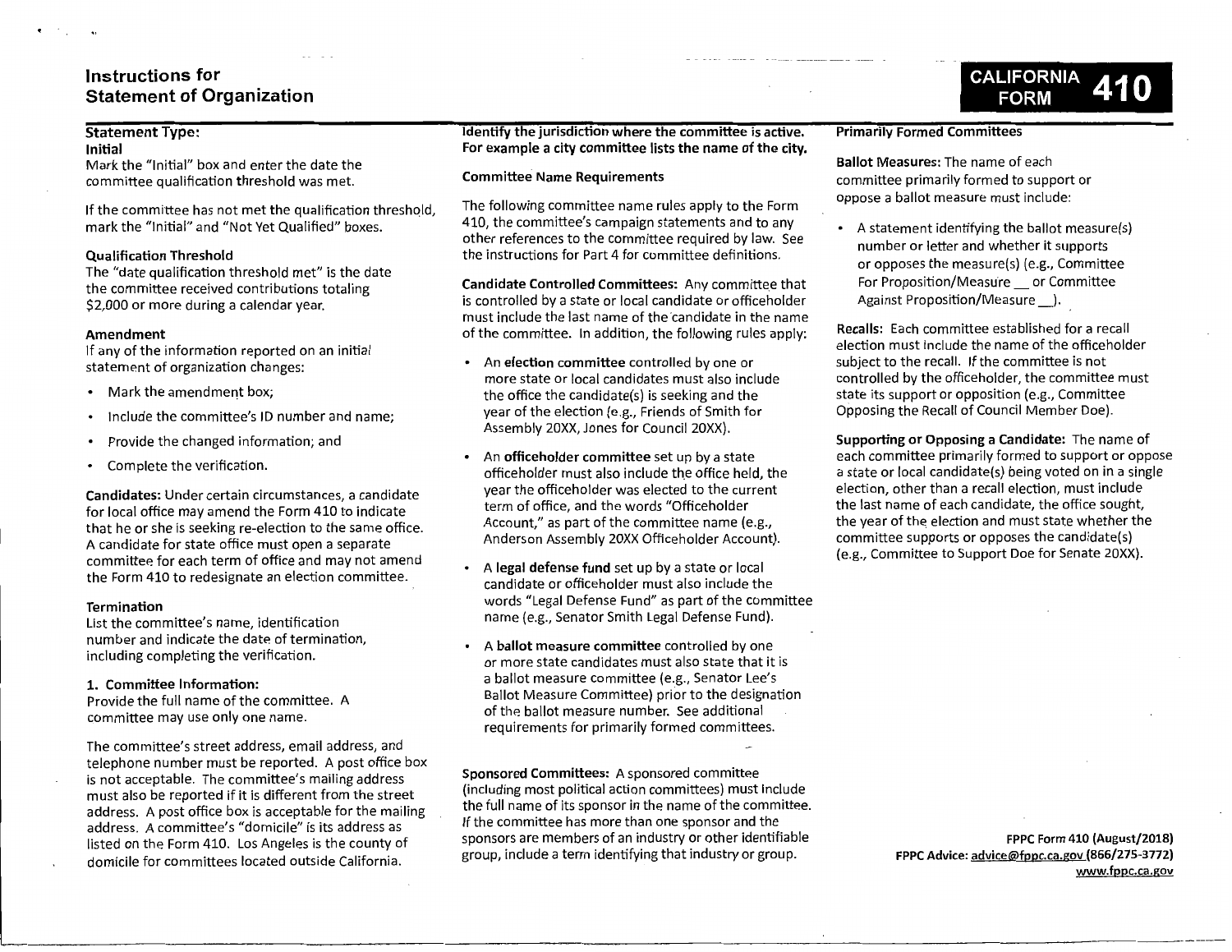# **Instructions for Statement of Organization**

# **2. Treasurer and Other Principal Officers:**  A committee may have only one treasurer and one assistant treasurer. A candidate may be his or her own treasurer or assistant treasurer. A committee may not accept a contribution or make an expenditure without a treasurer.

A committee that is not controlled by a candidate or officeholder must disclose the name, street address, and telephone number of the committee's principal officer(s). The principal officer(s) of a committee are the individual(s) primarily responsible for approving the political activity of the committee, including authorizing the content of communications, authorizing contributions and other expenditures, and determining strategy. If more than three individuals qualify as principal officers of the committee, identify no fewer than three.

If no individual other than the committee treasurer qualifies as a principal officer, identify that individual as both the treasurer and the principal officer. An attachment may be necessary.

**3. Verification/Original Ink Signature(s):**  The Form 410 filed with the Secretary of State must contain an original signature(s). The committee treasurer or assistant treasurer must sign the Form 410. Also, each controlling officeholder, candidate or state ballot measure proponent must sign the Form 410. If more than three control the committee, one of them may sign on behalf of all controlling individuals. If a candidate will serve as his or her own treasurer, he or she must sign as the candidate and again as the treasurer.

#### **Bank Account Information**

- Qualified committees must list the name and address of the financial institution where the campaign bank account is located and the bank account number.
- Non-qualified committees are not required to list a bank account.

#### **4. Type of Committee:**

## Controlled Committee

A "controlled committee" is one which is controlled directly or indirectly by an officeholder, candidate, or state measure proponent, or which acts jointly with an officeholder, candidate, state measure proponent, or another controlled committee in connection with making expenditures.

A committee is controlled if the officeholder, candidate, or proponent, his/her agent, or any other committee he/she controls, has a significant influence on the actions or decisions of the committee.

"Proponents" of state measures are persons who request the Attorney General to prepare a title and summary of a state initiative, referendum, or measure.

**Candidate Election Committee:** Identify the candidate's last name, office, election year and party, if applicable.

# **Ballot Measure Committee Controlled by State Candidate:** Identify each measure on which the . committee has spent or anticipates spending \$50,000 or more in the current two-year period, beginning with January 1 of an odd-numbered year. If the ballot designation has not been assigned, describe the purpose of the anticipated measure(s). Amend the Form 410 when a ballot designation is assigned. Provide this information in the primarily formed or general purpose section or on an attachment.

**Legal Defense Committee:** On an attachment, describe the specific legal dispute(s) for which the legal defense fund was established. The Form 410 must be amended within 10 days when legal disputes are either resolved or new disputes are initiated.

 $\cdot$  .  $\cdot$ 

## **Primarily Formed Committee**

A committee is "primarily formed" when it makes or initially plans to make more than 70% of its contributions and expenditures to support or oppose a specific candidate or measure, or a group of measures or specific local candidates all being voted upon in the same election on the same date. (FPPC Regulation 18247.5)

**CALIFORNIA 41 Q FORM** 

**New committees:** A new committee formed within six months of a statewide regular election or within 30 days of a state special election is presumed to be primarily formed if the committee makes at least \$25,000 in independent expenditures to support or oppose a state candidate or measure. Monthly review is required for other new committees that spend at least \$1,000 a month and were formed within six months of an election in connection with which the committee makes contributions or expenditures.

Quarterly review at the end of March, June, September and December is required for other committees.

A committee controlled by a candidate for his or her own candidacy is not a primarily formed committee.

**State ballot measures** - **qualification ID number:** Certain committees must list in Section 4, Primarily Formed Committee, the Attorney General's Office assigned identification number to a proposed state ballot measure:

- A committee submitting the title and summary;
- A committee primarily formed for the measure; or
- A committee that spends \$100,000 or more on petition circulation for the measure.

**Recall Committees:** A committee supporting or opposing a recall must list "Recall [Officeholder's Name]," the office held by the recall target officeholder, and mark the appropriate box to indicate whether the committee supports or opposes the recall of the officeholder.

> **FPPC Form 410 (August/2018)\_ FPPC Advice: advice@fppc.ca.gov {866/275-3772) www.fppc.ca.gov**